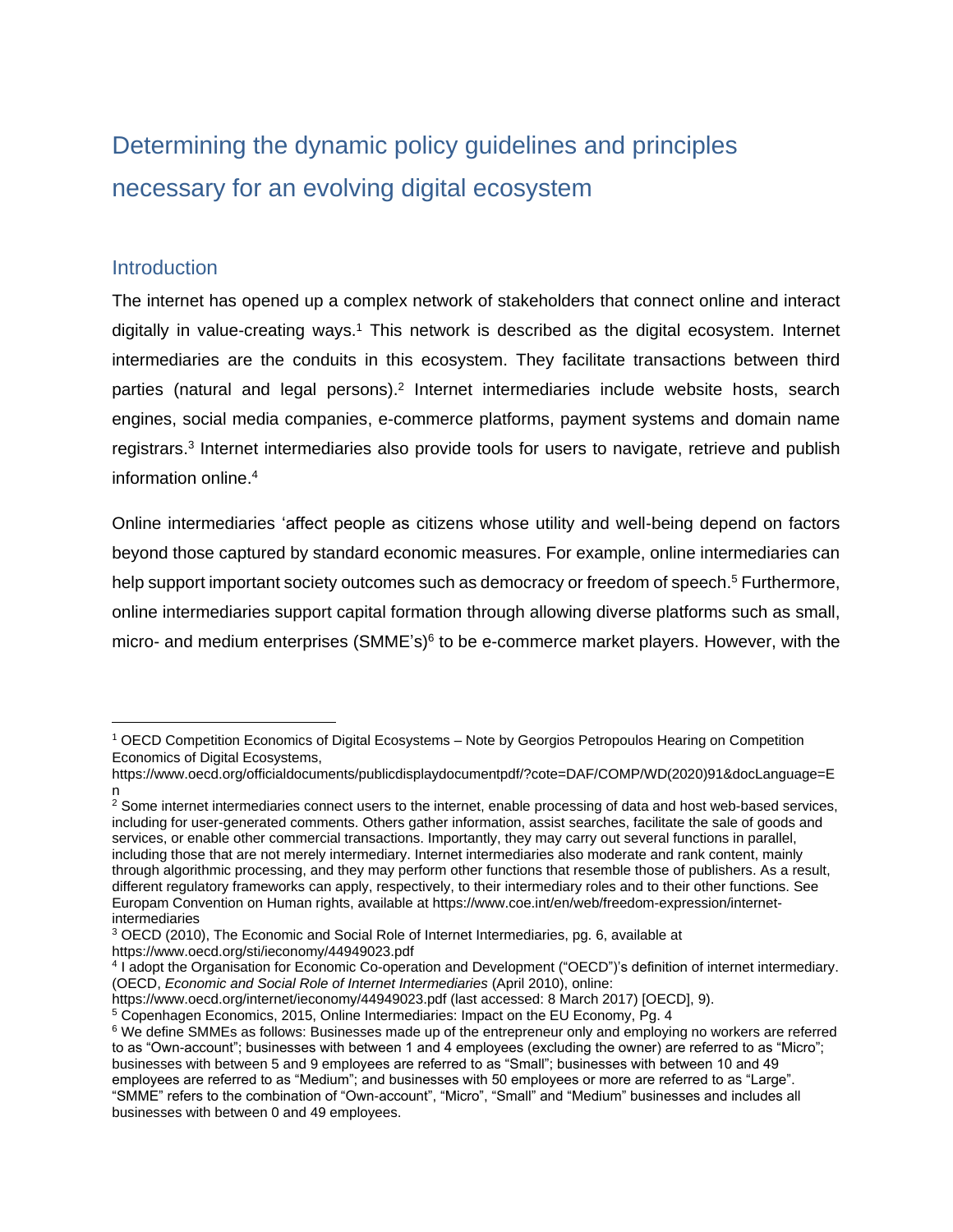increased use of online platforms since the COVID-19 pandemic, online intermediaries provide both risks and opportunities for users.

Although intermediaries are not responsible and cannot control what content users post, they often profit from content and have power to mediate between those who post content and those who object to it. According to the United Nations ("UN") Guiding Principles on Business and Human Rights, internet intermediaries have the responsibility 'to respect the internationally recognised human rights of their users and of third parties affected by their activities.<sup>7</sup> Any intermediary rules should be human-rights based, i.e., prescribed by law with a legitimate aim, and comply with principles of necessity, proportionality, transparency, accountability and due process. <sup>8</sup> Furthermore, online intermediary regulation should enable and promote innovation; and encourage social responsibility by intermediaries to manage defamation on their platforms too.

Lately, there has been a push by governments of multiple nations to hold intermediaries liable for content published on their platform and to regulate content moderation as well.<sup>9</sup> Such changes have implications for the nature of value creation that takes place in the ecosystem. As a senior associate in economics and damages at the Berkeley Research Group ("BRG"), I understand that global developments on the regulation of big tech affects economic outcomes in digital markets. Therefore, policy formation in this regard should be multi-pronged to address multi-dimensional challenges. This paper assesses key concerns raised for online intermediaries, particularly for social media and e-commerce platforms. The paper draws from international case studies to consider various mechanisms when determining internet intermediary liability, highlighting gaps and challenges. With these nuanced challenges in mind, the paper then recommends a list of human-centred principles to guide ongoing future policymaking for online markets.

## Liability for content posted by others

Humans exercise agency on online platforms. Agency embodies free will, reflexivity, and conscious decision-making.<sup>10</sup> 'Liability for content can include /defamation; adult material; child

<sup>7</sup> https://rm.coe.int/leaflet-internet-intermediaries-en/168089e572

<sup>&</sup>lt;sup>8</sup> Emily Laidlaw & Hilary Young, Law Commission of Ontario, July 2017, INTERNET INTERMEDIARY LIABILITY IN DEFAMATION: PROPOSALS FOR STATUTORY REFORM, Defamation Law in the Internet Age, pg. 95

<sup>9</sup> Alpha Partners, October 2020, Social Media Intermediaries: Liability For User Generated Content And Right To Curate It, https://alpha-partners.org/2020/10/30/social-media-intermediaries-liability-for-user-generated-content-andright-to-curate-it/?utm\_source=Mondaq&utm\_medium=syndication&utm\_campaign=LinkedIn-integration <sup>10</sup> Agency in a Datafied Society: Communication between and across humans, platforms and machines, International conference at the Centre for Media, Communication & Information Research (ZeMKI) / University of Bremen in cooperation with the Communicative Figurations research network, the Mediated Communication, Public Opinion & Society Section of the International Association of Media and Communication Research (IAMCR) and the Media Sociology Division of the German Communication Association (DGPuK), Bremen, December 02 – 04, 2020, available at https://www.uni-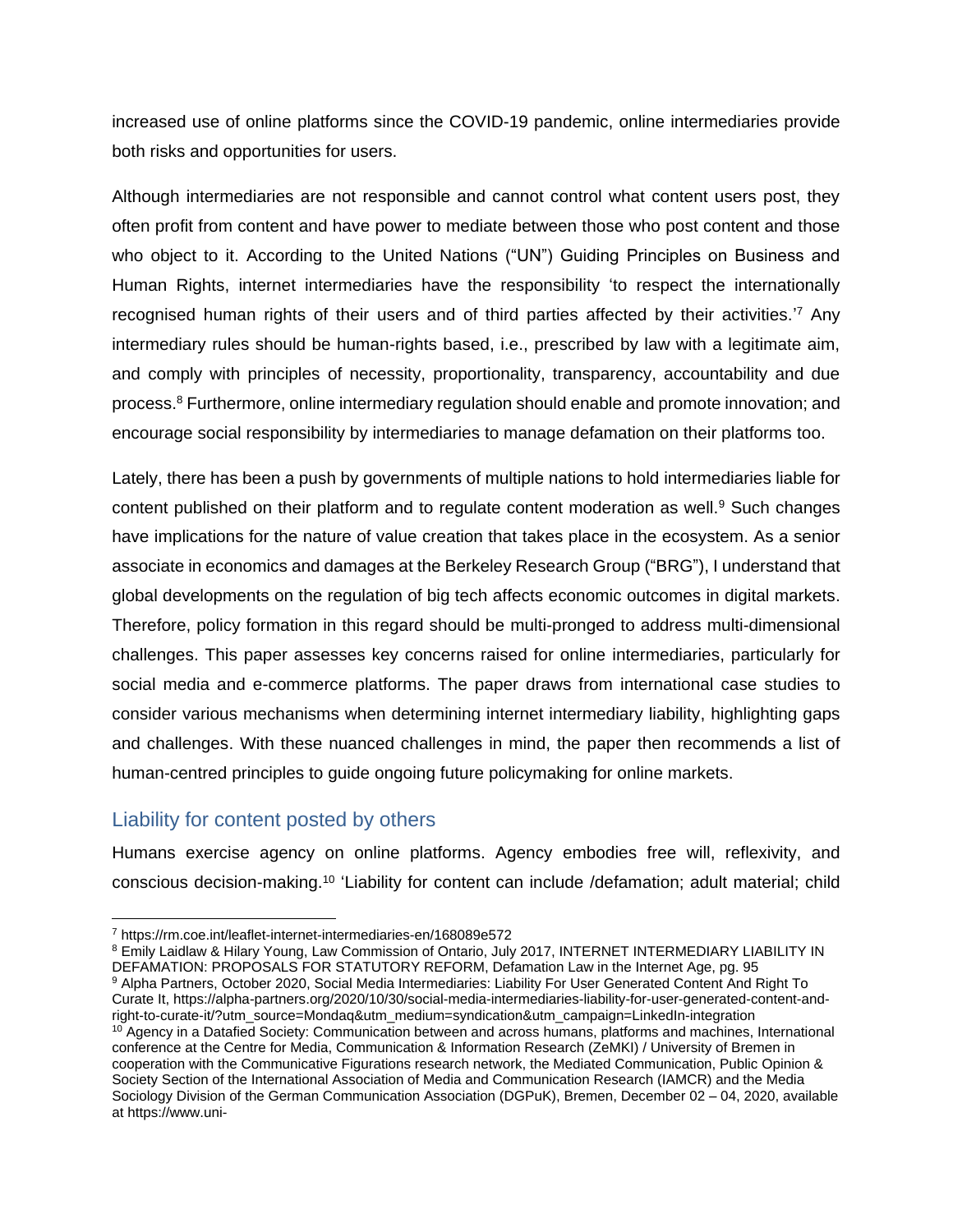sexual images; terror/hate material; blasphemy; copyright infringement; fraud or false advertising; breach of privacy criminal trading standards law.<sup>11</sup>

A critical role of internet intermediaries is to establish trust, including through protection of user privacy. By enabling individuality and self-expression, they also offer potential improvements to the quality of societies in terms of fundamental values such as freedom and democracy.<sup>12</sup> They have the obligation to refrain from violating the right to freedom of expression and other human rights in the digital environment.<sup>13</sup> They also have an obligation to protect human rights and to create a safe and enabling environment for everyone to participate in public debate and to express opinions and ideas without fear, including those that offend, shock or disturb any sector of the population.<sup>14</sup> In addition, the protection of privacy and personal data is fundamental to the enjoyment and exercise of most of the rights and freedoms.<sup>15</sup> This role becomes difficult in light of the obligation to protect people from online harms.

Moreover, internet intermediaries are deemed to have an impact on democratic processes and the political debate. In some countries, digital rights are under threat and, as a consequence, citizens are losing the appetite to participate in public affairs, and they often practice selfcensorship in their online engagement. This undermines the philosophy of a free and open internet that drives innovation, enables the enjoyment of rights and improvement of livelihood.

#### Social media

Intermediaries do not have an inherent right to curate any content on their platforms and their roles are limited to receiving, storing and transmitting data/ content. Yet most social media platforms actively curate the content accessible to their users based on their preferences through algorithms and have added labels and identifying markers to content on their platforms as well.<sup>16</sup> This implies the need to extend internet intermediary liability.

bremen.de/fileadmin/user\_upload/fachbereiche/fb9/zemki/media/photos/veranstaltungen/conferences/Call\_Agency\_ Media\_300420.pdf

<sup>&</sup>lt;sup>11</sup> Lilian Edwards, Regimes of Legal Liability for Online Intermediaries: an Overview, OECD Workshop, September 2011, The role of Internet intermediaries in advancing public policy objectives,

https://www.oecd.org/sti/ieconomy/45509050.pdf

<sup>12</sup> OECD, page 8, https://www.oecd.org/sti/ieconomy/44949023.pdf

<sup>13</sup> https://rm.coe.int/1680790e14

 $14$  Ibid.

<sup>15</sup> https://www.coe.int/en/web/data-protection/convention108/background

<sup>16</sup> Alpha Partners, October 2020, Social Media Intermediaries: Liability For User Generated Content And Right To Curate It, https://alpha-partners.org/2020/10/30/social-media-intermediaries-liability-for-user-generated-content-andright-to-curate-it/?utm\_source=Mondaq&utm\_medium=syndication&utm\_campaign=LinkedIn-integration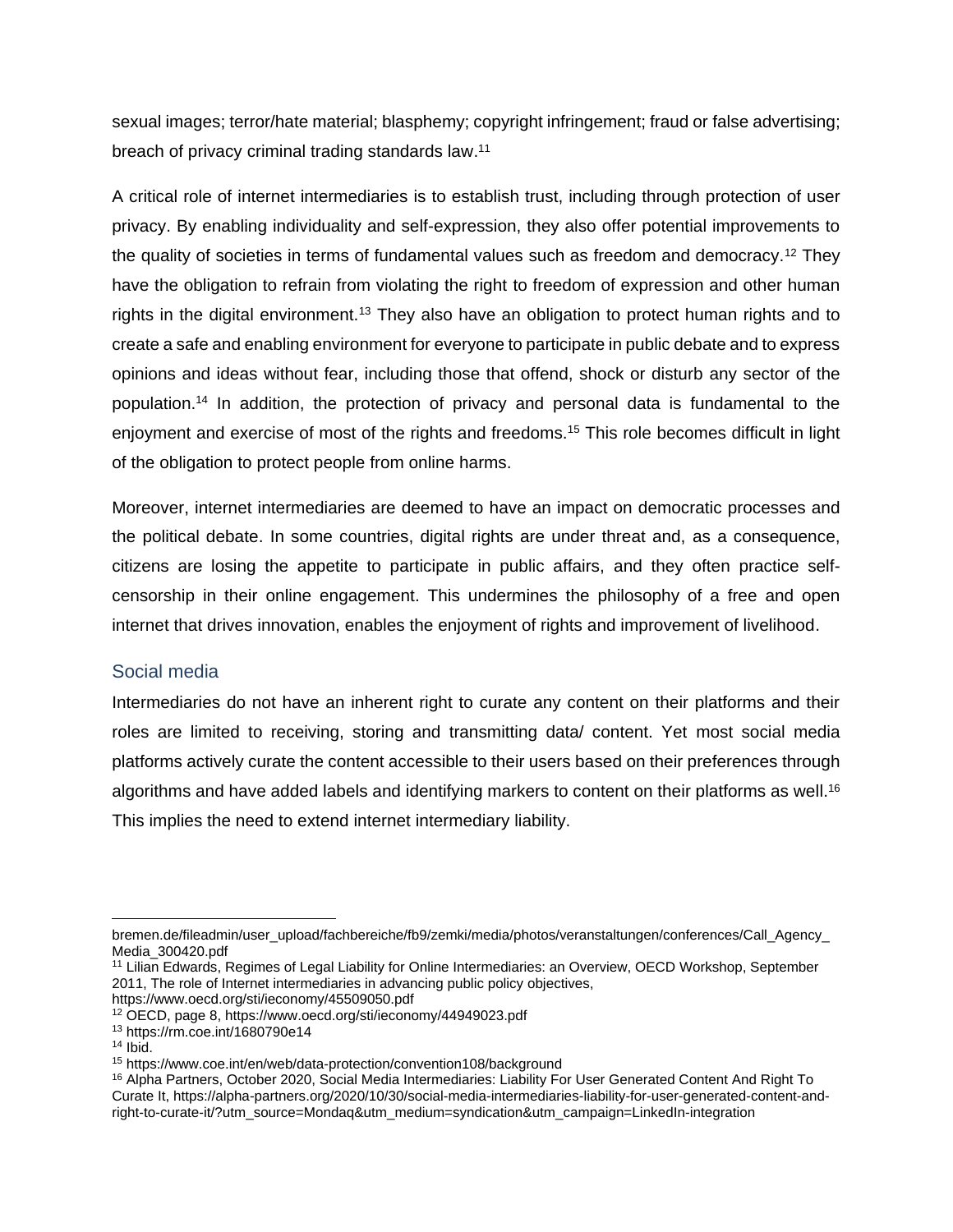Internet intermediaries like Facebook for instance have community standards which go beyond illegal and harmful content. Facebook spends enormous amounts of resources to police content and take down illegal, harmful and objectionable content.<sup>17</sup> Likewise, YouTube took down 7.9 million videos between July and September last year. The review made of Europe's Code of Conduct on hate speech suggest that 90 percent of notifications are attended within 24 hours.<sup>18</sup> At this rate, big platforms will have to spend even more resources. Is this sustainable?

#### E-commerce

Concerns in this area involve the growing complexity of online transactions, and where consumers should turn when they suffer loss or damages due to misleading/fraudulent business practices, or unsafe products.<sup>19</sup> Should e-commerce platforms be held liable towards a platform customer for the violations caused by platform suppliers? The Court of Justice of the European Union ("CJEU") judgements in Asociación Profesional Elite Taxi v Uber Systems Spain, SL (2017) and in Airbnb Ireland  $(2019)^{20}$  are useful cases to reflect upon. Platform operators may be considered as providers of the services going beyond mere intermediary or information society services. Even if the platform operator does not qualify as a party to the contract, they may be held liable towards customers for the failure to exercise the duty of care in these situations: (a) the operator is informed about the violations or fraudulent activity performed by a platform supplier but does not remove the respective information on the services (goods) or the supplier's account, or (b) the operator interferes with the comments left by customers (amends or remove them) to make a false impression that the supplier is a prudent and honest platform user.<sup>21</sup>

#### Other liability effects

A variety of network effects<sup>22</sup> and mergers have led to the existence of fewer, larger entities that dominate the market in a manner that may jeopardise the opportunities for smaller intermediaries or SMME's and places them in positions of influence or even control of principal modes of public communication. The power of such intermediaries as protagonists of online expression makes it

<sup>17</sup> https://ecipe.org/publications/digital-services-act-reforming-intermediary-liability-rules/

<sup>&</sup>lt;sup>18</sup> Fredrik Erixon, "Too Big to Care" or "Too Big to Share": The Digital Services Act and the Consequences of Reforming Intermediary Liability Rules, European Centre for International Political Economy (ECIPE) Policy brief, Pg.,3,

<sup>&</sup>lt;sup>19</sup> OECD (2016), Consumer Protection in E-commerce: OECD Recommendation, OECD Publishing, Paris, http://dx.doi.org/10.1787/9789264255258-en

<sup>20</sup> See Judgement of 19 December 2019, *Airbnb Ireland*, C-390/18, EU:C:2019:1112 and Judgement of 20 December 2017, *Uber Systems Spain SL*, C-434/15, EU:C:2017:981

<sup>21</sup> Filatova-Bilous, N. (2021). Once again platform liability: on the edge of the 'Uber' and 'Airbnb' cases. *Internet Policy Review*, *10*(2). https://doi.org/10.14763/2021.2.1559

<sup>&</sup>lt;sup>22</sup> . Economists use "network effects" to describe contexts in which a good or service offers increasing benefits the more users it has. See http://sites.bu.edu/tpri/files/2018/07/tucker-network-effects-antitrust2018.pdf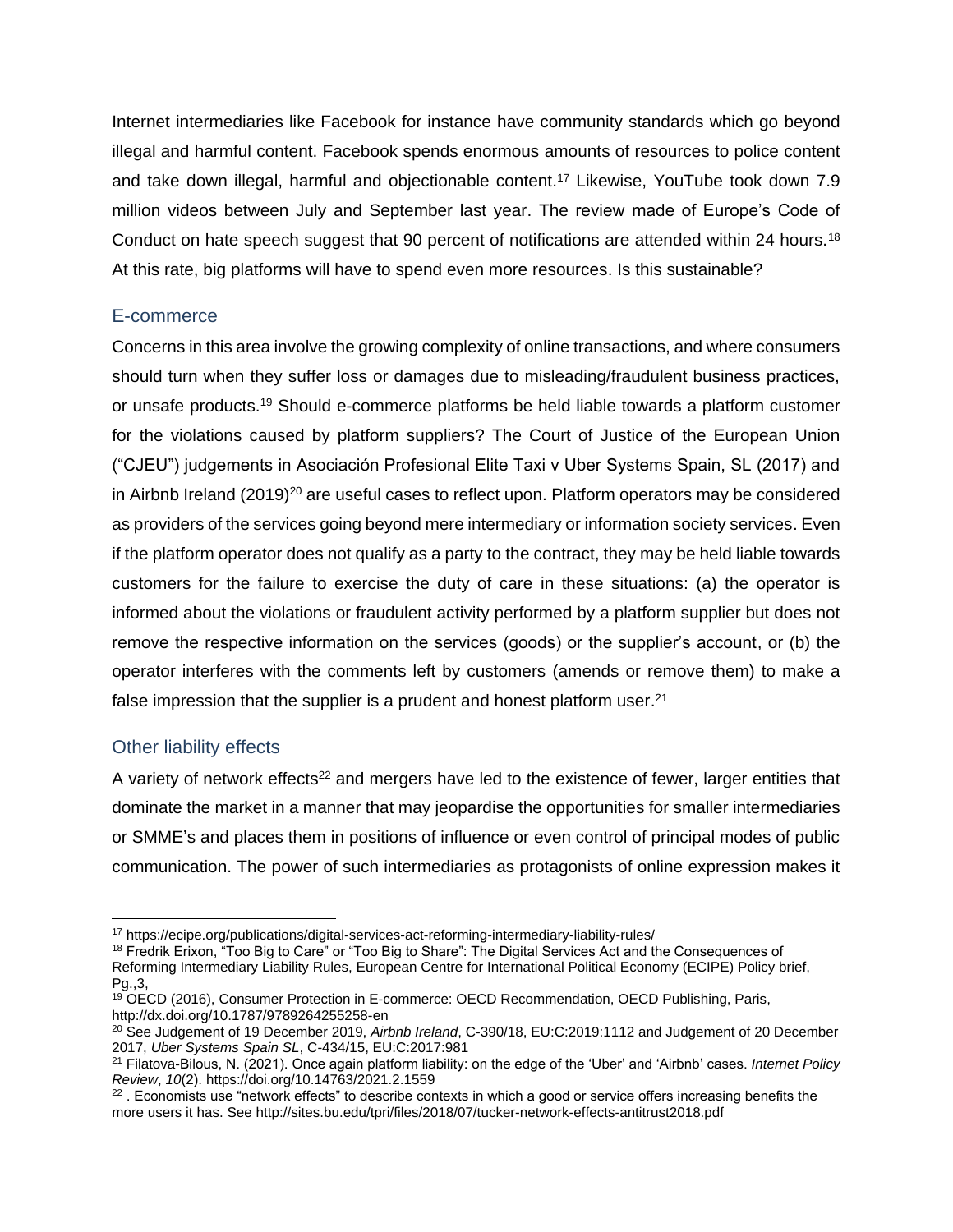imperative to clarify their role and impact on human rights, as well as their corresponding duties and responsibilities, including as regards the risk of misuse by criminals of the intermediaries' services and infrastructure."<sup>23</sup>

Those intermediaries who do become dominant can influence the choices we make; how we interact online; and even the way we exercise our rights as they control the platform. For example, social media platforms use algorithms which can lead to 'echo chambers' or 'filter bubbles': where a user is presented with only one type of content instead of seeing a range of voices and opinions.<sup>24</sup> This can promote disinformation or biased information. These intermediaries have a responsibility to ensure their actions do not act as bottlenecks or gatekeepers for competitors or rival platforms to be part of the ecosystem.

Likewise, there sometimes exists tension between various functions of Internet intermediaries; for example, tension between preserving identity and privacy while personalising products and services in ways that benefit users or between infrastructure provision and usage.<sup>25</sup> These may also affect the type of engagement and content posted on platforms.

## Mechanisms which can be taken by intermediaries

There has been a proliferation of retrogressive laws, procedures and practices such as the systematic criminalisation of online communication and dissent, the arbitrary arrest, illegal detention, flawed prosecution and excessive punishment of government critics.<sup>26</sup> Certain countries have different types of regulation standards for different kinds of online content.<sup>27</sup> Some countries hold online intermediaries liable for content they are aware of, i.e., 'have actual knowledge' about.<sup>28</sup> For example, Austrailia, India, Japan and the Philippines and the US (only for online intermediary liability for copyrights) apply this mechanism.

Other countries have adopted the 'notice and take' down mechanism which provides users the opportunity to call upon an Internet intermediary directly to remedy a wrongdoing they believe

Protection of Online Freedom, https://cipesa.org/2021/05/why-data-rights-are-central-to-protection-of-online-freedom/ <sup>27</sup> Ashley Johnson Daniel Castro, 22 February 2021, How Other Countries Have Dealt With Intermediary Liability, https://itif.org/publications/2021/02/22/how-other-countries-have-dealt-intermediary-liability

<sup>&</sup>lt;sup>23</sup> https://search.coe.int/cm/Pages/result\_details.aspx?ObjectID=0900001680790e14  $24$ 

https://assets.publishing.service.gov.uk/government/uploads/system/uploads/attachment\_data/file/973939/Online\_Ha rms\_White\_Paper\_V2.pdf

<sup>25</sup> OECD, pg. 42, https://www.oecd.org/sti/ieconomy/44949023.pdf

<sup>26</sup> ICT Policy Center for Eastern and Southern Africa, CIPESA, 5 May 2021, Why Data Rights are Central to

<sup>&</sup>lt;sup>28</sup>Ashley Johnson Daniel Castro, 22 February 2021, How Other Countries Have Dealt With Intermediary Liability, https://itif.org/publications/2021/02/22/how-other-countries-have-dealt-intermediary-liability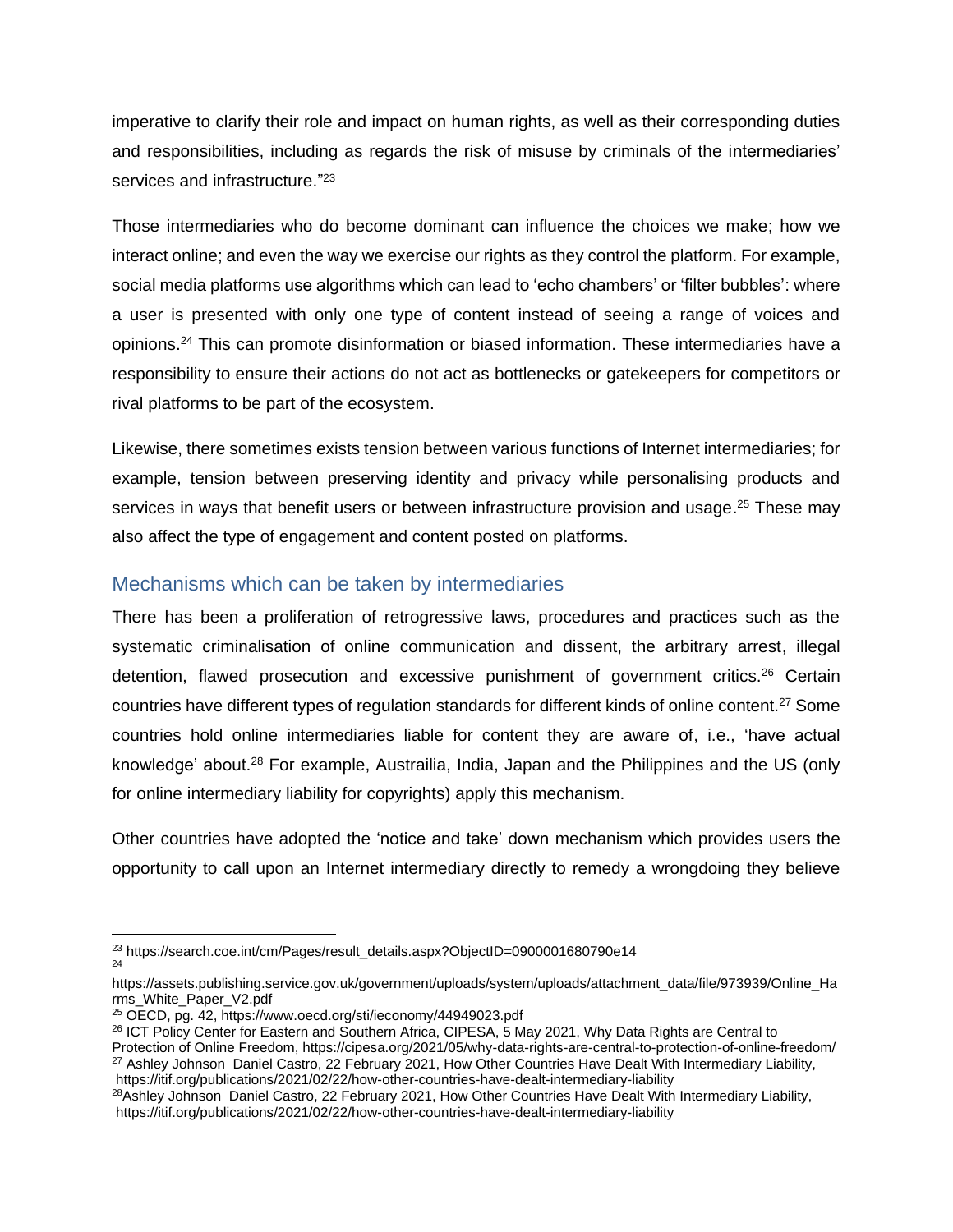they have been subject to.<sup>29</sup> A generic term for this mechanism is 'notice and action' ("N&A"), designed to 'eliminate illegal or infringing content from the Internet upon request of the rights holder.'<sup>30</sup> This approach is applied by countries including South Africa, New Zealand and the United Kingdom ("UK"). The most commonly encountered notice and action mechanisms globally include:

- 'Notice and take down' ("NTD"), where an Internet intermediary is called upon directly by a private entity (individual, company, rights holders, organization, etc.) to remove or disable access to information in response to a breach of their rights.<sup>31</sup>
- 'Notice and notice' ("NN"), where an intermediary receives a notification with a complaint, which they then forward to the content provider. $32$  The content provider is given an opportunity to correct the behaviour, which halts the procedure, or to defend it within a provided time limit, which may lead to further actions.
- 'Notice and stay down' ("NSD") where the intermediary receives a notification about illegal or infringing character of hosted content, similar to NTD. In this case, the intermediary must not only remove the information, but also take additional measures to ensure the content is not subsequently reposted, either by the same user or by other users.<sup>33</sup>

The variation and severity of the above-mentioned mechanism varies by country, i.e., subject to national implementations.

#### Moderation comes with a price

Content restriction and moderation is shifting the perception of online intermediaries from being just conduits or mediums to 'active gate-keepers' of content uploaded and shared by users.<sup>34</sup> The notice and action approach for example incentivizes online intermediaries to remove content as

32 See OECD, Directorate for Science, Technology and Industry, Committee for Information, Computer and Communication Policy, The Role of Internet Intermediaries In Advancing Public Policy Objectives, Forging partnerships for advancing public policy objectives for the Internet economy, Part II (22 June 2011) 11.  $33$  See Christina Angelopoulos and Stijn Smet, 'Notice-and-Fair-Balance: How to Reach a Compromise Between

```
Fundamental Rights in European Intermediary Liability' (2016) 8(2) J of Media L 266, 294-300
```
<sup>&</sup>lt;sup>29</sup> Kuczerawy, Aleksandra, From 'Notice and Take Down' to 'Notice and Stay Down': Risks and Safeguards for Freedom of Expression (December 19, 2018). Giancarlo Frosio (ed), The Oxford Handbook of Intermediary Liability Online, 2019, Forthcoming, Available at SSRN: <https://ssrn.com/abstract=3305153>

<sup>30</sup> See more in European Commission, 'Communication to the European Parliament, The Council, The Economic and Social Committee and The Committee of Regions, A coherent framework for building trust in the Digital Single Market for e-commerce and online services' (Communication) SEC(2011) 1640 final, 13, ft 49

<sup>&</sup>lt;sup>31</sup> Martin Husovec, 'The Promises of Algorithmic Copyright Enforcement: Takedown or Staydown? Which is Superior? And Why?' (2018) Columbia J of L & the Arts (forthcoming)

<sup>34</sup> Frosio, Giancarlo and Mendis, Sunimal, Monitoring and Filtering: European Reform or Global Trend? (July 12, 2019). in: Giancarlo Frosio (ed.), The Oxford Handbook of Online Intermediary Liability (OUP, 2019 Forthcoming) , Centre for International Intellectual Property Studies (CEIPI) Research Paper No. 2019-05, Available at SSRN: https://ssrn.com/abstract=3411615 or http://dx.doi.org/10.2139/ssrn.3411615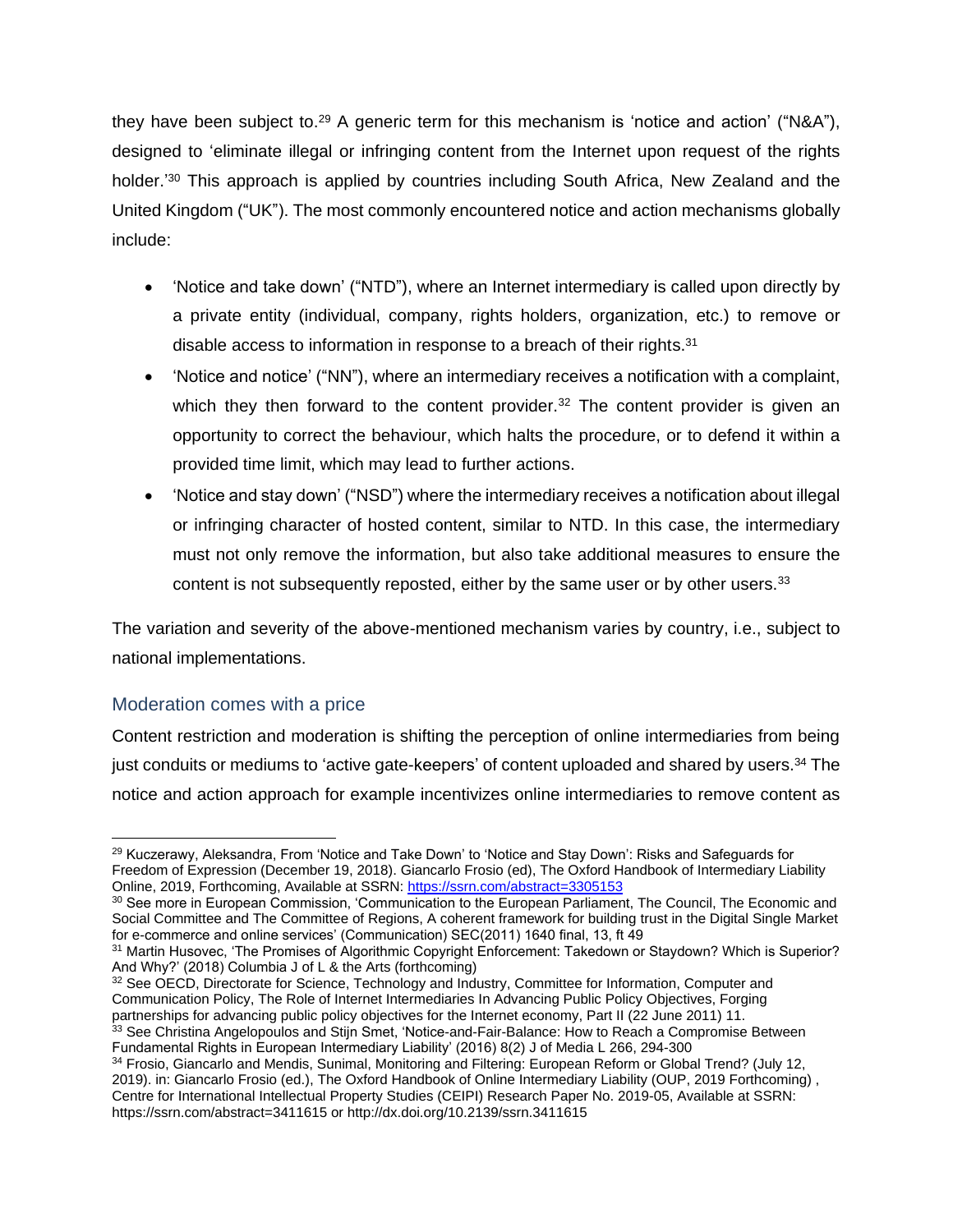soon as they receive notice that it may be harmful or illegal, even if the notice or is unfounded or a mistake.

The censorship, filtering and blocking of internet platforms; along with the rise in online content restrictions and regulations is threatening digital trade.<sup>35</sup> For instance, the prospect of extracting lucrative insights from rapidly growing pools of data is galvanizing entrepreneurs and investors in all sectors of the digital industry.<sup>36</sup> However, since content moderations and filtering tools lead to over removal of content, some foreign internet services are discouraged from market access for technology services. This may have negative implications for investment in digital.

### Fragmented national jurisprudence on online liability

Data privacy, data governance, and digital regulation policies tend to exist in silos, For example. The European Union ("EU") has an e-commerce directive, data protection directive, and doctrine of freedom of expression.<sup>37</sup> Similarly, South Africa has the Electronic Communications Act ("ECA"), Minimum Information Security Standards ("MISS"), National e-strategy, SA Cybersecurity framework, etc., but with no coordination between the different departments to support and drive the development of the digital economy.<sup>38</sup> The nature of engagement between all relevant stakeholders in digital, including private sector, public service, media, civil society, education establishments, human rights organisation and academia, should be made easier. The different policies should be linked and complement each other, especially in light of online intermediary regulation.

Moreover, it is almost impossible for intermediaries to comply with all laws from multiple jurisdictions regulating content on their platforms due to multiple laws in other jurisdictions.<sup>39</sup>

<sup>35</sup> This trend is illustrated in two key regions: Turkey and India. See https://www.project-disco.org/21st-centurytrade/072921-rising-internet-censorship-threatens-digital-trade/

<sup>36</sup> https://www.cigionline.org/static/documents/documents/Data%20Series%20Special%20Reportweb.pdf <sup>37</sup> Bart VAN DER SLOOT, "Welcome to the Jungle: the Liability of Internet Intermediaries for Privacy Violations in Europe", JIPITEC, Vol. 6, 2015, https://www.jipitec.eu/issues/jipitec-6-3-2015/4318

<sup>38</sup> [https://www.ellipsis.co.za/wp-content/uploads/2021/04/Proposed-Data-and-Cloud-Policy.pdf,](https://www.ellipsis.co.za/wp-content/uploads/2021/04/Proposed-Data-and-Cloud-Policy.pdf) pg. 9 <sup>39</sup> Alpha Partners, October 2020, Social Media Intermediaries: Liability For User Generated Content And Right To Curate It, https://alpha-partners.org/2020/10/30/social-media-intermediaries-liability-for-user-generated-content-andright-to-curate-it/?utm\_source=Mondaq&utm\_medium=syndication&utm\_campaign=LinkedIn-integration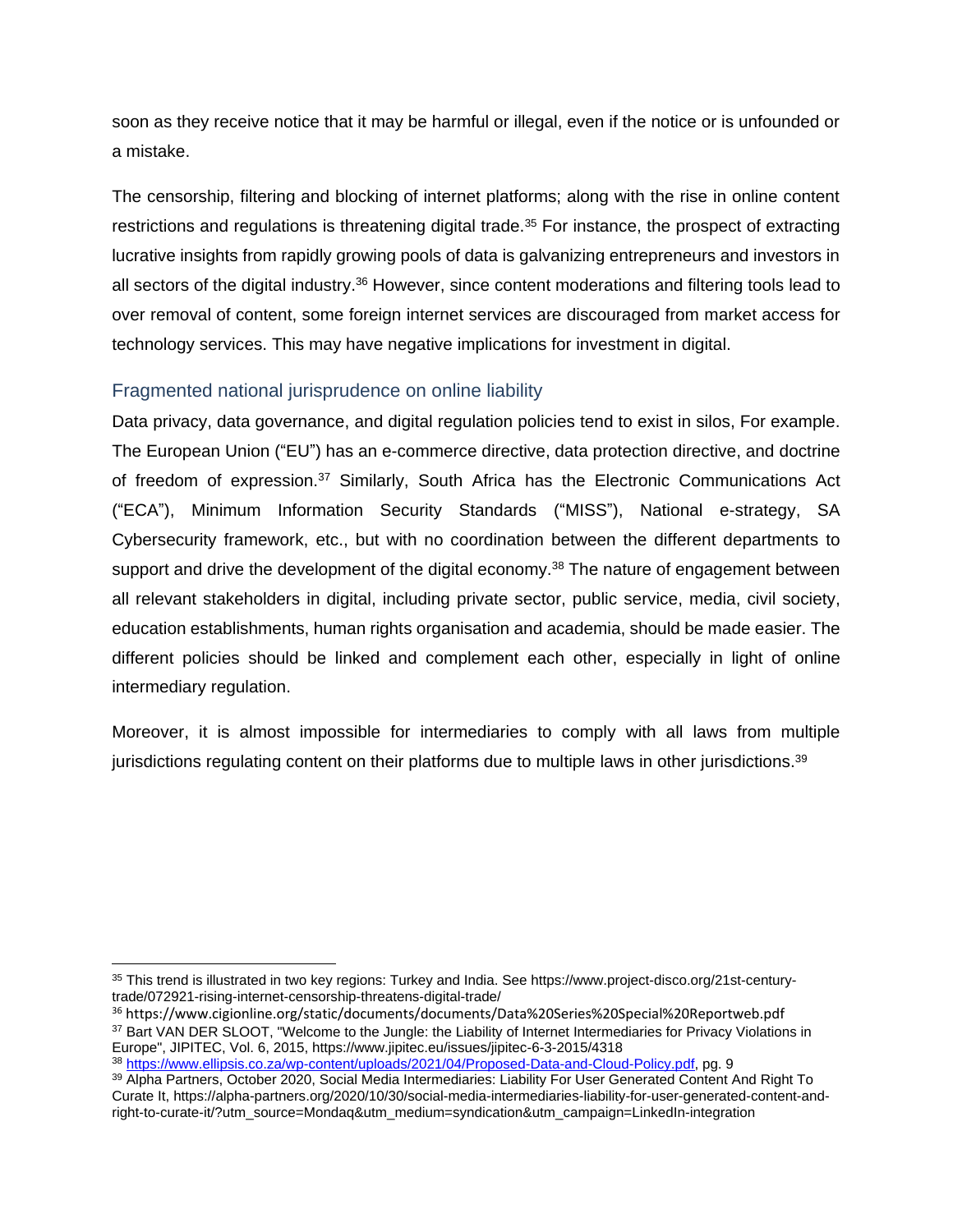## Ongoing regulation of intermediaries across the globe

The EU is responding with the forthcoming digital services act ("DSA") package which will set rules on how companies such as Google, Facebook and Twitter will have to police illegal and possibly harmful content online.<sup>40</sup>

The UK Online Harms white paper proposes a new digital framework overseen by an independent regulator for online safety. The framework gives online intermediaries more responsibility for the safety of their users whilst protecting freedom of expression and encourage innovation for online intermediaries. 'The regulator will have a suite of powers to take effective enforcement action against companies that have breached their statutory duty of care. This may include the powers to issue substantial fines and to impose liability on individual members of senior management.<sup>741</sup>

In South Africa, the ECA "Limitation of Liability" provision provides intermediaries with limited liability if they are a 'member of an industry representative body recognised by the Minister of Communications, they conduct their operations in an automatic manner, they adhere to the industry representative body's code of conduct and respond to court orders and take-down requests'.<sup>42</sup>

Some researchers suggest content-sharing service providers put in place an effective and expeditious complaint and redress mechanism available to their users in case of any disputes regarding the uploaded content.<sup>43</sup> This is to allow for a process where content creators/providers can appeal for effective remedy.

There is an urgent need for citizens' digital and data literacies to include a critical understanding of the economy and 'ecologies' of digital platforms. It is critical to institute across jurisdictions education programs on an ongoing basis to tackle new emerging. media changes and make sure people from various backgrounds have appropriate access and resources to these literacies.<sup>44</sup>

<sup>40</sup> European Parliamentary Research Service, May 2020, Reform of the EU liability regime for online intermediaries: Background on the Forthcoming digital services act,

https://www.europarl.europa.eu/RegData/etudes/IDAN/2020/649404/EPRS\_IDA(2020)649404\_EN.pdf <sup>41</sup> Secretary of State for Digital, Culture, Media & Sport and the Secretary of State for the Home Department by Command of Her Majesty, April 2019, Online Harms White Paper,

https://assets.publishing.service.gov.uk/government/uploads/system/uploads/attachment\_data/file/973939/Online\_Ha rms\_White\_Paper\_V2.pdf

<sup>42</sup> Alex Comninos, 2012, Intermediary Liability in South Africa, Alliance for Progressive Communications, https://www.apc.org/sites/default/files/Intermediary\_Liability\_in\_South\_Africa-Comninos\_06.12.12.pdf

<sup>43</sup> Kuczerawy, Aleksandra, From 'Notice and Take Down' to 'Notice and Stay Down': Risks and Safeguards for Freedom of Expression (December 19, 2018). Giancarlo Frosio (ed), The Oxford Handbook of Intermediary Liability Online, 2019, Forthcoming, pg. 17 Available at SSRN: <https://ssrn.com/abstract=3305153>

<sup>44</sup> Carmi, E. & Yates, S. J. & Lockley, E. & Pawluczuk, A. (2020). Data citizenship: rethinking data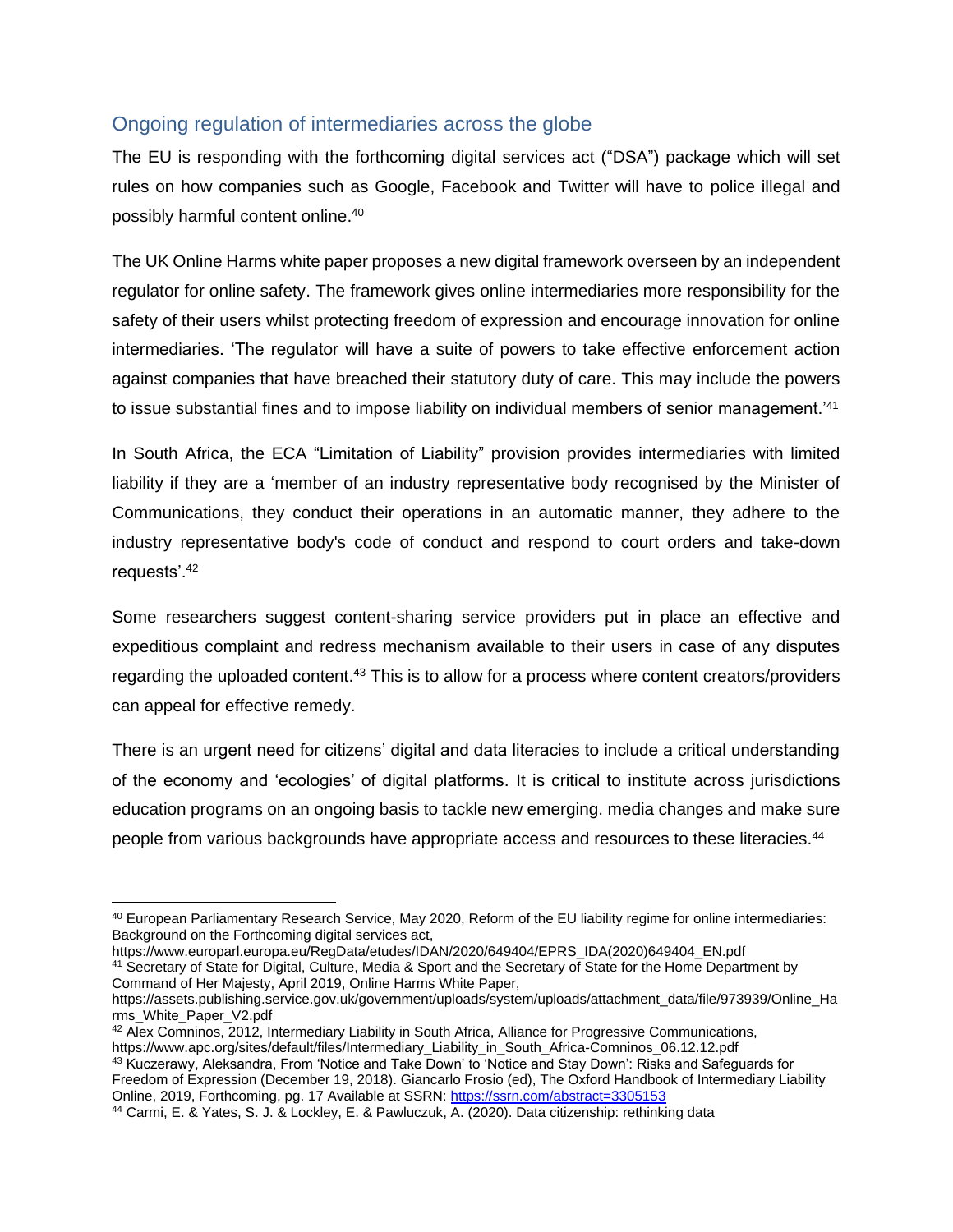Behavioural insights have been used by governments and other public policy organisations within their consumer policy making process and policy initiatives.<sup>45</sup> 'Behavioural economics is basically the incorporation of psychological insights into the study of economic problems.<sup>46</sup> Surveys, lab experiments and randomized control trials could be considered to understand why users online may behave irrationally<sup>47</sup> (i.e., not reading terms and conditions on online platforms, posting fake/unverified news, etc.). Considering how the digital marketplace is becoming the new marketplace, it'll be critical to understand going forward how and why users respond to certain triggers/stimuli online the way they do. Behavioral insights can also help capture information on user biases as well insensitivities when participating online.

### New challenges arise as the digital ecosystem keeps changing

Strides to regulate the digital ecosystem are definitely being made. A case in point is the 'Online Safety Data Initiative' which brings together expertise from a range of government, academic, and civil society stakeholders. The initiative will drive innovation in the safety tech sector by providing companies with access to the vital data needed to develop world-class safety tools to identify and remove harmful content online.'<sup>48</sup>

Nonetheless, online Intermediaries continue to evolve, change and grow. Under current EU legal framework for example, internet intermediaries are not responsible for hosting illegal content, but are required to removed illegal material once flagged.<sup>49</sup> However, because technologies and business models are constantly changing, the EU framework struggles to capture liability issues raises by new platforms. The nature and scale of liability is also evolving, with new harmful online

literacy in the age of disinformation, misinformation, and mal-information. Internet Policy Review, 9(2). DOI: 10.14763/2020.2.1481

<sup>45</sup> OECD DIRECTORATE FOR SCIENCE, TECHNOLOGY AND INNOVATION COMMITTEE ON CONSUMER POLICY, 02 Feb 2017, *USE OF BEHAVIOURAL INSIGHTS IN CONSUMER POLICY*, available at

https://www.oecd.org/officialdocuments/publicdisplaydocumentpdf/?cote=DSTI/CP(2016)3/FINAL&docLanguage=En <sup>46</sup> Behavioural research is highly relevant for emerging markets and developing economies ("EMDE") policy makers, especially in contexts where financial systems are evolving rapidly and integrating large numbers of base of the pyramid ("BOP") users. See Rafe Mazer, Katharine McKee, and Alexandra Fiorillo, June 2014, Applying Behavioural Insights in consumer Protection Policy, Consultative Group to Assist the Poor ("CGAP") focus note No. 95, https://www.cgap.org/sites/default/files/Focus-Note-Applying-Behavioral-Insights-in-Consumer-Protection-Policy-Jun-2014.pdf

<sup>47</sup> Behavioural insights often involve multidisciplinary research in fields such as economics, psychology, neuroeconomics and marketing science to understand consumer behaviour and decision making. <sup>48</sup> Over 15 months, the project will test methodologies for improving access to datasets that can be used for training

Artificial Intelligence (AI) solutions to remove harmful and illegal content and networks, https://faculty.ai/blog/onlinesafety-data-initiative-data-access-for-online-harms/

<sup>49</sup> This is known as a 'safe harbour' principle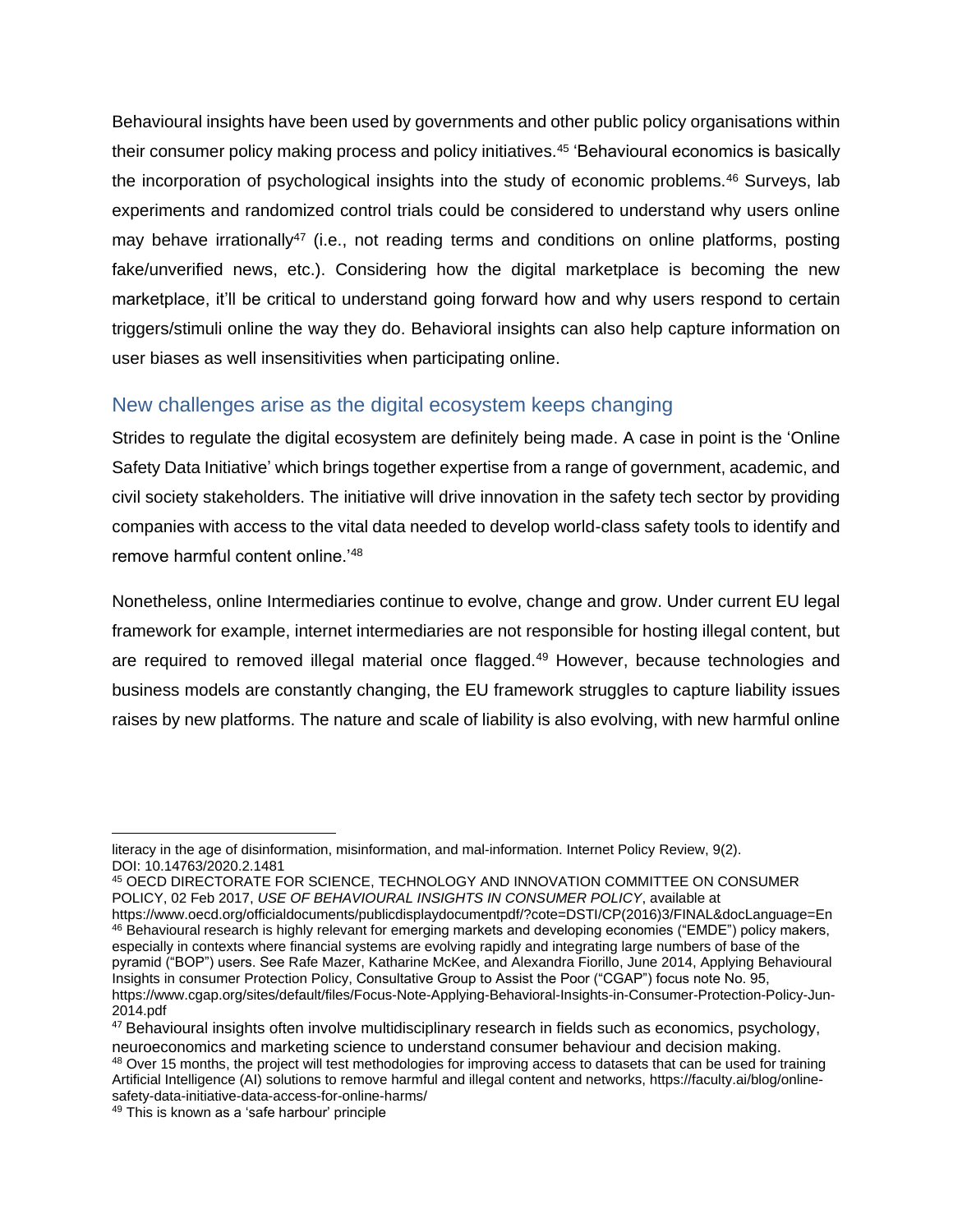practices creating a need for new frameworks that updates the responsibilities of internet intermediaries.<sup>50</sup>

As moderation and removal policies to tackle hate speech strengthen, extremists and hate groups are looking for alternative solutions. This has resulted in the proliferation of alternative platforms which are less regulated or even actively promote a lenient approach to content moderation. For example, platforms like VK.com, gab.ai<sup>51</sup>, RuTube, and Telegram are known for ate speech. 'Alternative' and Fake News outlets like unzensuriert.at, wochenblick. at and allesroger.at, along with extremist magazines like ZAROnews.world are becoming more pervasive.<sup>52</sup> Policy must mitigate such outcomes.

## Guiding Principles for an efficient communications environment

Liabilities of online intermediaries cannot be assessed in isolation. Dynamic and multi-faceted principles are pertinent for an ever-evolving communications environment. I recommend the following guidelines to be considered for policymaking which balances human rights concerns with copyright and economic concerns:

- I. People must be made to feel they have a sense of ownership and responsibility on digital platforms. Support for initiatives promoting media and information literacy skills for accessing and managing the digital space. Educate citizens to protect their data and to demand their digital rights; and to have strong, well-resourced and independent data protection authorities. Such efforts should be implemented through various means, including formal and non-formal education. Schools should also incorporate into their curriculum information for youth on how to handle online content. These initiatives can be supported with resources from the leading/dominant social media, news and e-commerce platforms.
- II. Processing of personal data must be based on the free, specific, informed and unambiguous consent of the user.<sup>53</sup> Make contracts and online user agreements (terms of service and privacy policy) easy for consumers to understand

<sup>50</sup> European Parliamentary Research Service, May 2020, Reform of the EU liability regime for online intermediaries: Background on the Forthcoming digital services act,

https://www.europarl.europa.eu/RegData/etudes/IDAN/2020/649404/EPRS\_IDA(2020)649404\_EN.pdf <sup>51</sup> The shooter who attacked a synagogue in October 2018 announced his attack on the gab.ai platform

<sup>52</sup> Specialised Cyber-Activists Network, Beyond the "Big Three": Alternative platforms for online hate speech, s Analytical Paper was funded by the European Union's Rights, Equality and Citizenship Programme (2014-2020), https://www.voxpol.eu/download/report/Beyond-the-Big-Three-Alternative-platforms-for-online-hate-speech.pdf <sup>53</sup> https://rm.coe.int/leaflet-internet-intermediaries-en/168089e572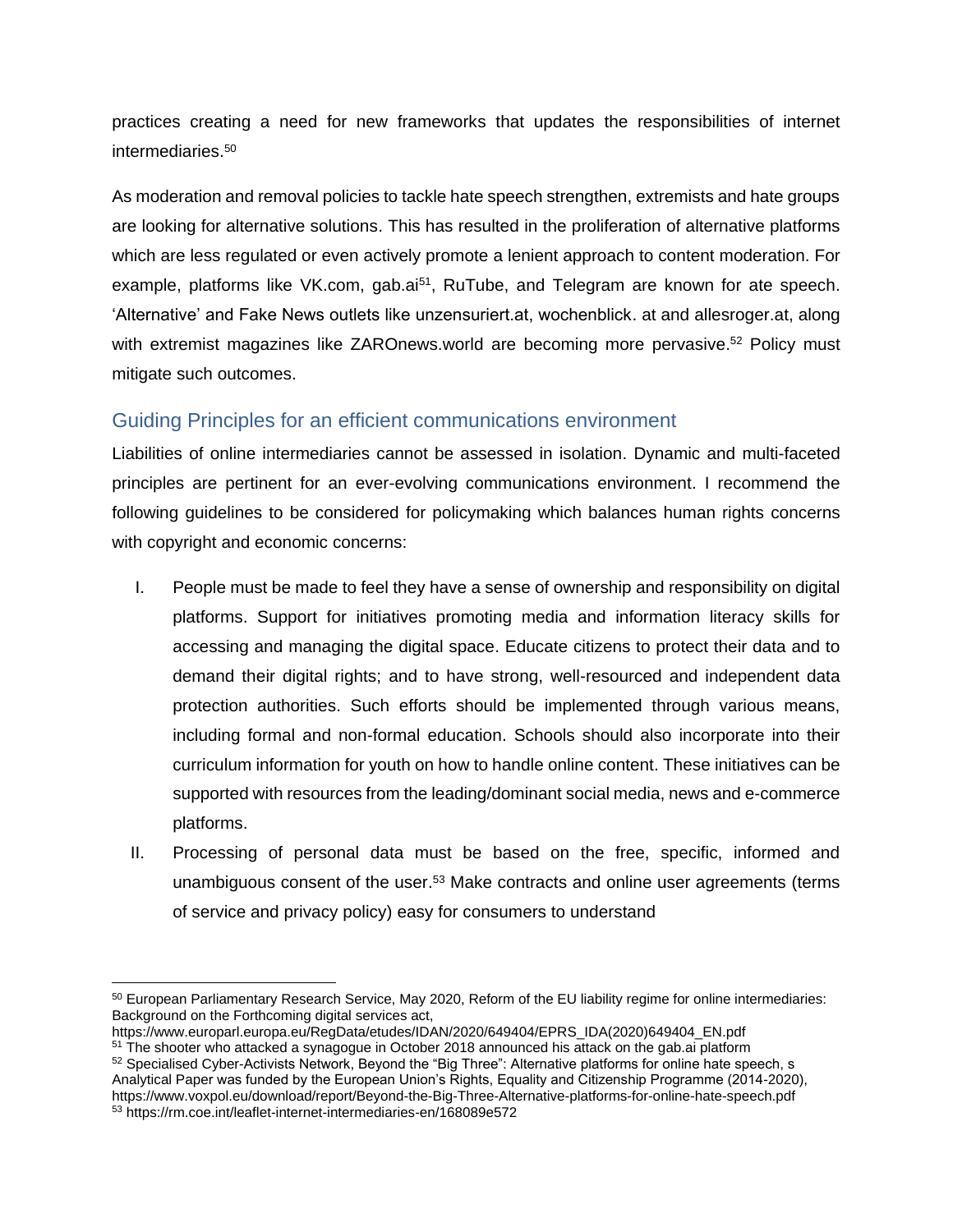- III. Institute comprehensive Code of ethics for news and current affairs content providers and over the top ("OTT") platforms (e.g., cable, broadcast, and satellite television platforms).
- IV. Establish clear data rights for content creators and shares on the different platforms they should be notified in advance of all changes in relevant policies.
- V. Intermediaries should also provide meaningful public information about the operation of automated data processing techniques, including the operation of microtargeting algorithms that facilitate searches based on user profiling. Intermediaries should regularly publish transparency reports that provide clear and meaningful information on all restrictions to the free and open flow of information and ideas.
- VI. Establish more nuanced set of regulations for foreign internet services. Most foreign multinational platforms come with investment benefits that would otherwise be foregone until regulations which are too restrictive. Regulations should be both consumer protective and inclusive.
- VII. Antitrust agents should engage with data privacy, data consumer, online marketplace bodies. Private companies should partner with civic actors and public officials to promote digital rights and be transparent about their data handling practices. Promote collaboration between data privacy, data sovereignty and competition regulators. I propose the establishment of an independent data and digital body that can form new amendments to regulation as the digital ecosystem continues to evolve.
- VIII. Utilize behavioural insights to better understand how users behave on online platforms This will support ongoing development of effective co-regulatory and self-regulatory mechanisms.
- IX. Protect consumer privacy by ensuring that their practices relating to the collection and use of consumer data are lawful, transparent and fair, enable consumer participation and choice, and provide reasonable security safeguards. Manage digital security risk and implement security measures for reducing or mitigating adverse effects relating to consumer participation in e-commerce.
- X. Develop a clear appeals procedure for take downs and effective redress mechanisms (e.g., They should have procedures to handle complaints, disputes, queries, and feedback.
- XI. In the context of e-commerce platforms, conditional liability should be aligned to the judgements in the above-mentioned uber and Airbnb outcomes.
- XII. In her entry, Sofia Mancilla, 2020 IIC Future Leaders Competition Winner wrote, '… a human in the loop is always "desirable" in applications that may cause harms to